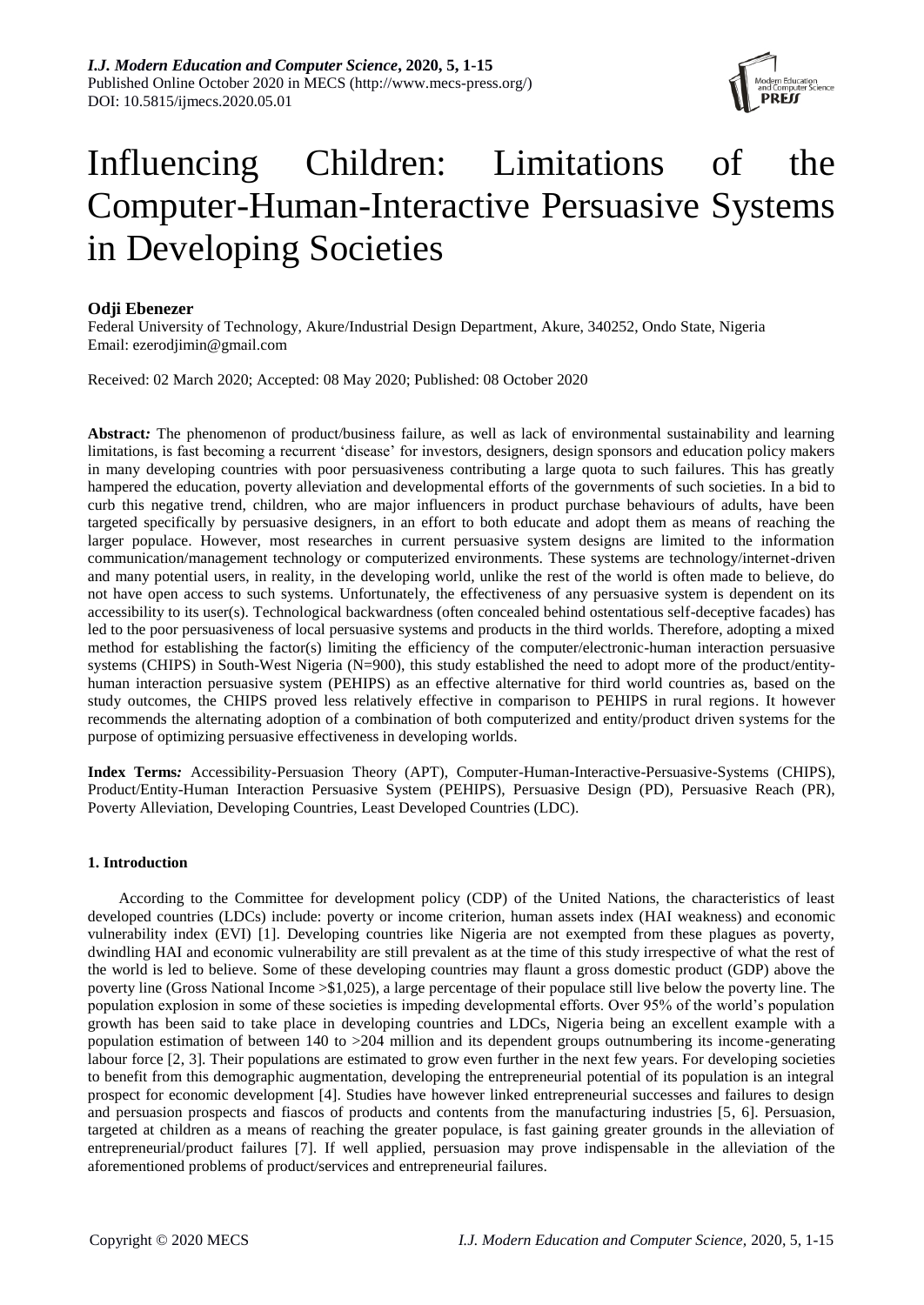Persuasion may be adopted in various facets of life and development including politics, religion, education, environmental protection/sustainability and, more importantly for, economic or business purposes. Although may be approached from various perspectives including design, science and technology, prototyping, social interaction and more multidisciplinary collaborations, persuasion is generally a deliberate attempt to alter or enforce the behaviour of humans or other animals either as individuals or as a group. It comprises any or all messages conveyed by a design or design content or an agent on the same subject and have specific targets [8]. It is a premeditated presentation of influential messages in an attempt to encourage, reinforce or discourage specific behaviours. Objects, designs or technologies intended for this purpose are therewith identified as persuasive designs (PDs) or technologies. This concept of persuasion is not new in design. It has been a major objective of the field of design. While persuasion may be human to human, designers may delegate that act of persuasion to non-human entities, consciously seeking to change behaviours and attitudes [9, 10]. Computers and computer generated imageries are some of such objects or contents. It is no longer unusual to use computers and other electronic devices in attempts to change human behaviours [11]. An example is Captology, which involves using computers as persuasive technologies [12, 13]. This is the idea in which persuasive designs are rooted.

Persuasive designs, created purposely to influence the consumer's, audience's, user's attitude or behaviour, have been described as designs with intent [14]. They bear ideas about their use, consumption and context and, hence, influence the way we think [15]. Sometimes, persuasive designs are visual entities intended to influence human behaviour positively or otherwise and they may be intended to work alone to achieve the persuasive intents of the designer. However, they may be intended to work together as a collection of entities to achieve the same purpose, therewith known as a persuasive system [16]. This collection of design entities may be in the context of a software, a web-site or a game system with which a user must interact to be influenced. In contrast, a persuasive system may be made up of entirely independent entities which are intended to work together to relate a persuasive argument.



from our mailing list and you will no longer receive emails from us

Fig. 1. An internet-based persuasive design intended to motivate the user to make quick decision, take immediate action and remain within the design sponsor's reach.

Noticeably, persuasive designs and systems are often adopted in fields such as e-commerce, marketing or advertising, sales promotion, social influence, politics, sustainability, public health, public relations and organizational management etc. Fig. 1, for example, was designed by a University's public relations' team to fish for potential students and retain existing applicants/students.

However, designers also tend to use it in any field requiring a target group's short-term or long-term engagement by encouraging continued routines, habits and or addictions [17], from which a design sponsor or a designer may benefit.

Children have come to constitute one of the major groups targeted by persuasive designers, especially designers or sponsors with intentions to sell products, brands, services or ideas. This situation is premised on the assertion that children constitute a very important group of consumers that influence the purchase of products [18].

This has given rise to various persuasive product designs, many of which are locked within persuasive systems intended to influence potential users or consumers to behave in targeted ways. However, based on several factors ranging from the level of technological exposure or development of the manufacturer as well as the targeted audience/consumer or user, the cultural environment within which the system is to function, the economic capacity of potential product users, product affordability to other factors such as system accessibility and so on, persuasive systems may not achieve the ultimate purpose of persuasion therewith referred to as less efficient or completely ineffective. An effective persuasive system should carry the potential user within its sphere through the following stages of persuasion: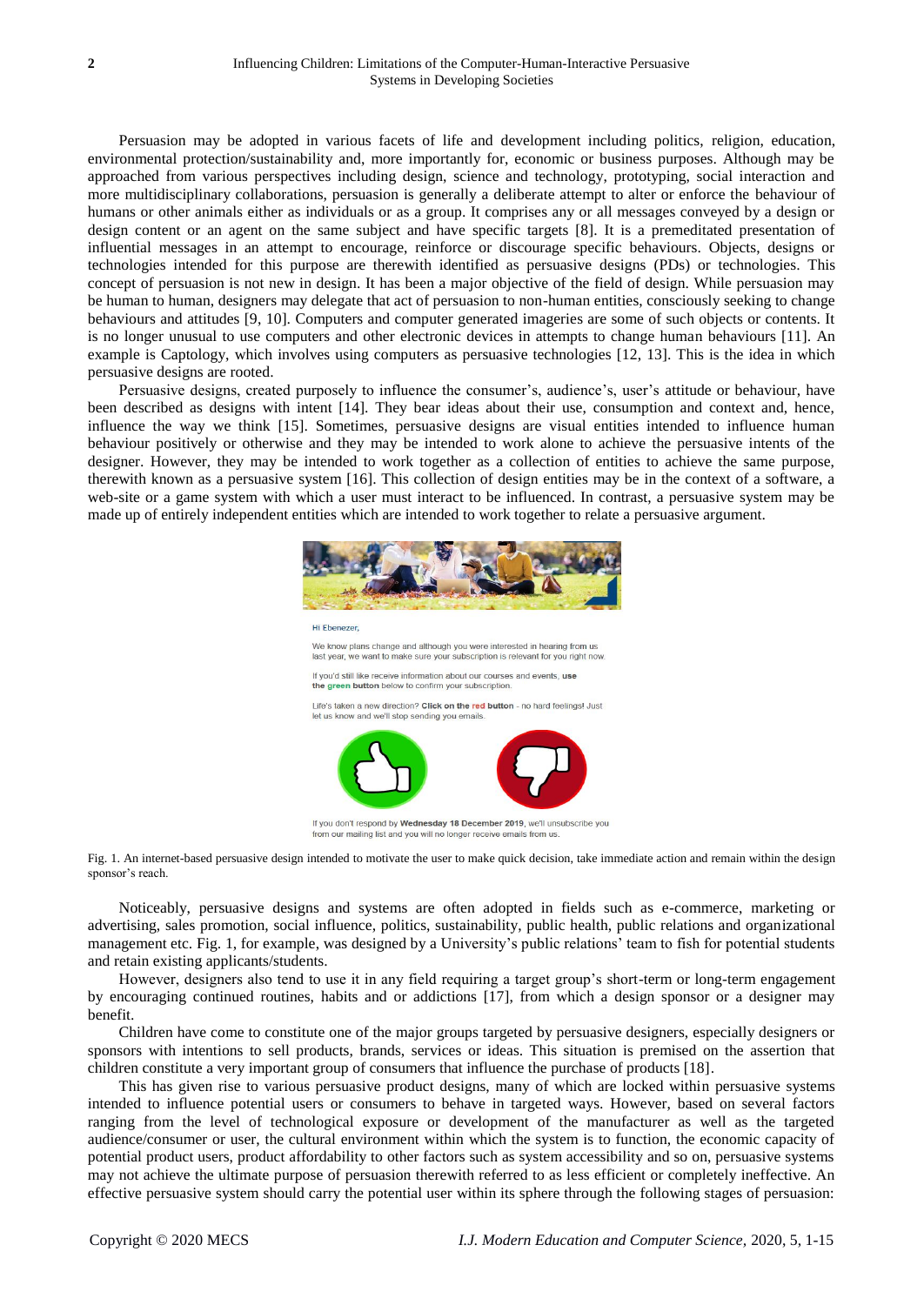- (i) The attention-arresting stage
- (ii) The interest-sustenance stage
- (iii)The action stage (where the user performs the targeted behaviour)

The above listed stages are all nonetheless dependent on the effective reach of the system. The effective reach of a persuasive system, as used in this study, is its efficacy in reaching its specific system targets (audience e.g. middle-aged children) with the system/design-embedded persuasive message(s) and the accomplishment of the specific system goals (i.e. behaviour change). Hence, an audience that cannot directly be reached (i.e. without direct access to the system), cannot be directly influenced. Such audience without direct access may only be influenced via other means such as peer influence or pressure. Therefore, the effective reach of any persuasive system is contingent upon two major elements namely: (1) its audience reach and (2) its goal achievement (attitudinal/behaviour change or influence or user-action). The internet/mail-based persuasive design shown in figure 1 was very effective, for example, in terms of the above listed stages. Therefore, this paper examined why some persuasive systems may not function optimally in developing countries like Nigeria, with emphasis on accessibility/effective reach, even though internet/computer-based persuasive designs are established effective means of influencing human behaviour.

#### *A. Persuasive System Types*

A key component in behaviour and attitude change is persuasion or persuasive designs [16]. Researches into users' attitudes, behaviour and persuasive designs have a long history [16]. Such enquiries began more than two decades ago when Fogg B.J., a persuasive designer and technologist, first introduced the term 'Persuasive design' in 1999 [19] although allusions could be made to earlier studies [20, 21, 22, 12]. Fogg's pioneering study has been followed by several studies into the art of persuasion through designs ranging from human-computer interaction to social interactions [16]. A third concept of interaction was earlier insinuated in another study [15] which is the entity or product-user interaction. These collectively suggest that there are three common interactive spheres within which human behaviour or attitude can be influenced namely (examples of designs in such systems are given in brackets):

- a) The computer-human–persuasive interaction (e.g. computer or online games, softwares, interactive websites)
- b) The social persuasive interaction (peer influence chains, political and religious campaigns) and
- c) The product/entity-human persuasive interaction (e.g. persuasive product designs, advertisement, multimedia campaigns)

A previous study [23] described persuasion as a human interaction designed to influence the autonomous judgments and actions of other human beings. That is the social context. However, in the technological context, this responsibility of persuasion may be delegated to non-human entities such as computers or products, therewith known as persuasive technology. Fogg [12] described persuasive technology and designs as interactive technology or designs created for changing users' attitudes or behaviour. These interactive systems are used to communicate with the user or potential consumer and therefore can be used to influence his or her behaviour in the short or long run [16]. The focus of any persuasive system must be a technology-driven alteration, reinforcement or discouragement, of either behaviour or attitudes [24, 25]. This is the premise on which the current study is built as accessibility to this technology is a major influencing factor in the success or failure of any persuasive system. A persuasive system to which accessibility is limited, or is non-existent in some cases, will ultimately be ineffective in achieving its design purpose, thereby leading to persuasion failure.

#### *B. Children as Targets of Persuasive Designs/Systems*

Persuasive drives are always aimed at reaching specific populations. This is what informs the designs and design contents especially at the local level. However, they may not necessarily be limitedly targeted at any specific population or age group in isolation. A prominent strategy has been established in a study in which a specific population, which influences the behaviour of other populations in particular ways, is deliberately targeted in a bid to reach out to another population [7]. For instance, if population A has verifiable influence on a targeted population B's behaviour, persuasive designers and sponsors may deliberately target population A as a means of reaching population B. For instance, medical doctors are targeted in order to reach some classes of patients; leaders are targeted in order to reach the followers; individuals are targeted in order to influence their peers. On this premise therefore, children are targeted so as to effectively influence the preferences or buying behaviour of their parents or guardians, for example. This notion has been stressed in a collection of previous studies [26, 7].

Obviously, the majority, if not all early aged and middle aged children do not directly buy or pay for the products for which persuasive designers target them. For example, many car adverts target children, but children are not the ones who eventually buy them. They merely influence their parents' preferences and eventual buying behaviours [7]. However, children are also targeted with persuasive designs and contents bearing persuasive arguments in favour of products directly used by children such as toys, clothes, games, bags and so on. This unique influential position held by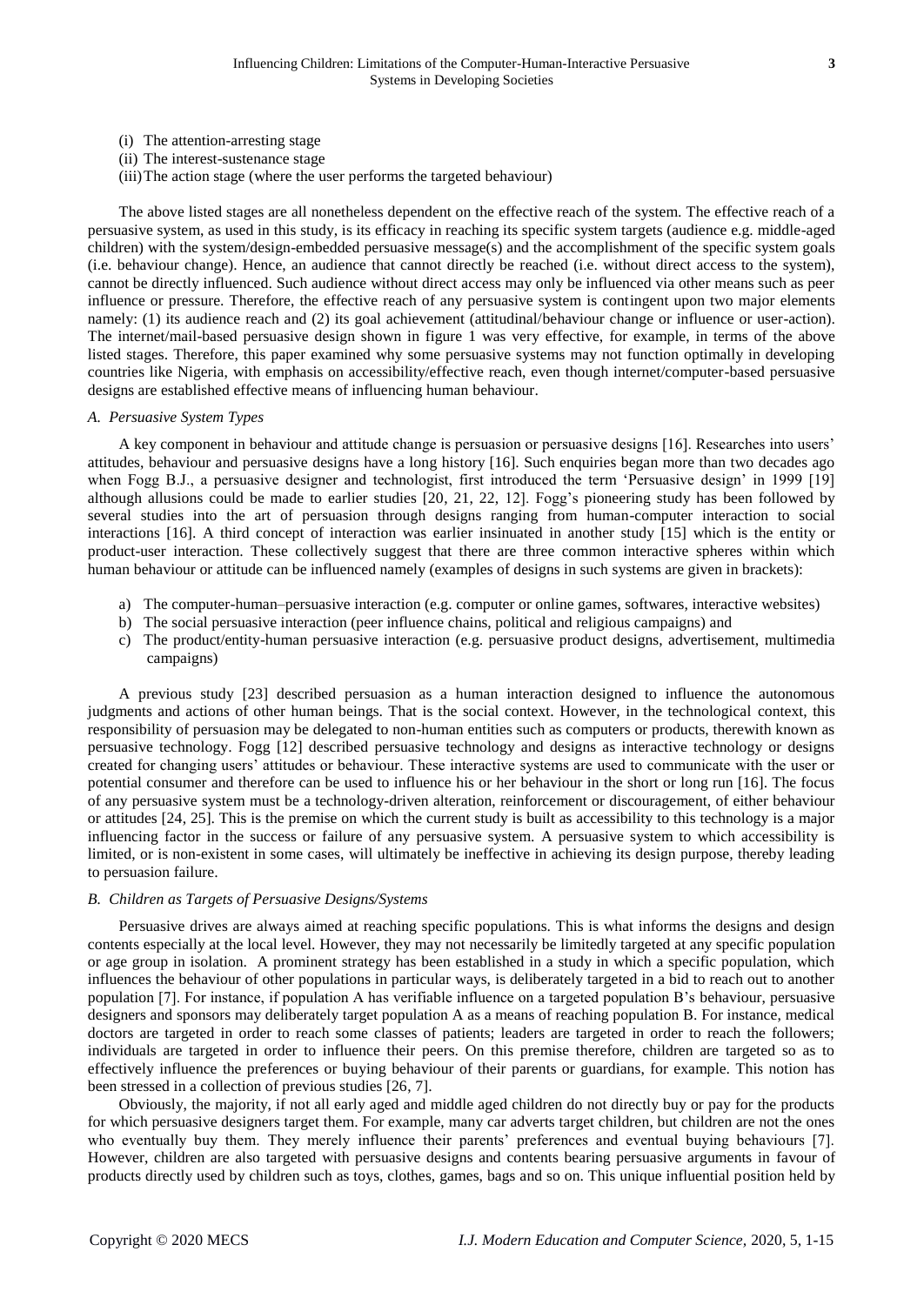children (fig. 2) makes them prominent targets for persuasive designers either within or outside the computerised environment, irrespective of the interactivity of the adopted system.



Fig. 2. Influence chain of children on self and others' preferences.

As shown in fig. 2, children influence their parents, their peers as well as themselves as individuals. Therefore, to reach the parents/guardians as well as their peers, who in turn expands the sphere of influence, the persuasive designer merely needs to influence the child in which case the child therewith becomes a key driver in the persuasive system [7]. A key driver serves as the major subject of focus in the adopted persuasive designs/components which constitute the system. It is intended to be, or used as, a means for reaching the greater populace. This means that the chief target of a persuasive system is often wider than its central subject of focus. Therefore, a persuasive system's dominant target or user, e.g. children, is first aimed at by the designer after which the social persuasive construct is allowed to take its course as shown in fig. 2.

However, one may wonder, why not reach adults directly for adult related products, services and with adult related contents and reach children with only children related persuasive messages so as to avoid possible "abuses by design" as inferred by Odji [7]? According to a previous study [8], many adults have devised ways to "cope" with, evade, manage or respond to persuasive attempts as the case may be or appear. This previous study, in its Persuasive Knowledge Model (PKM), in a bid to explain what targets of persuasive designs do in response to persuasion efforts, described the essential role of the persuasive knowledge gained over the years. Adult consumers possess greater tendencies to misconstrue a persuasion attempt than do children [27]. This notion has been averred in studies such as Rule et al [27], Friestad et al [8] and Odji [7]. Generally, consumer's capacity to judge persuasion drives as appropriate, unbiased or manipulative, coercive and such like depends on their tactic conceptions and beliefs which are more pronounced in adult targets than in children [8]. This situation, one may assume relatively may limit, to some extent, direct persuasive reach to adult targets as compared to children which might have informed the enormous attention directed towards reaching children by persuasive designers [7]. Therefore, rather than attempting to directly persuade these adult targets, 'why not reach them through the children who are seemingly easier to persuade (or so it seems)?' Hence, children are directly targeted by persuasive designers and design sponsors as a means of reaching the greater populace. For examples, persuasive adverts that feature children as lead characters are increasingly becoming more popularly adopted. However, children are merely secondary targets adopted as key drivers for the propagation of persuasive messages [7]. Adults, who eventually pay for the products, cast the votes, have the final say in the family decision making and so on, are the primary targets. Hence, children are targeted by persuasive designers as a means of reaching adults as well as other children.

#### *C. SOME Possible Limitations of The Human-Computer Interactive Systems in Non-Computerised Environments*

Adopting children as key drivers in reaching the greater populace with persuasive messages/arguments has enjoyed some level of success especially in the more technologically advanced societies, if not much success already, even though such success may consequently constitute health, eating or behavioural complications to children's health in the long run [7]. However, the success of a system depends largely on factors such as its accessibility, its relative unobtrusiveness, interactivity, nature of the environment as well as on the system credibility as perceived by the user or audience. Perhaps, three of the most important dependent factors are the level of accessibility enjoyed by the target population or key drivers to the system, the type of system adopted as well as the environment from whence the system is run or in which it operates.

Systems can be classified depending on the above enumerated factors. However, for the purpose of this study, persuasive systems are classified into two major categories namely: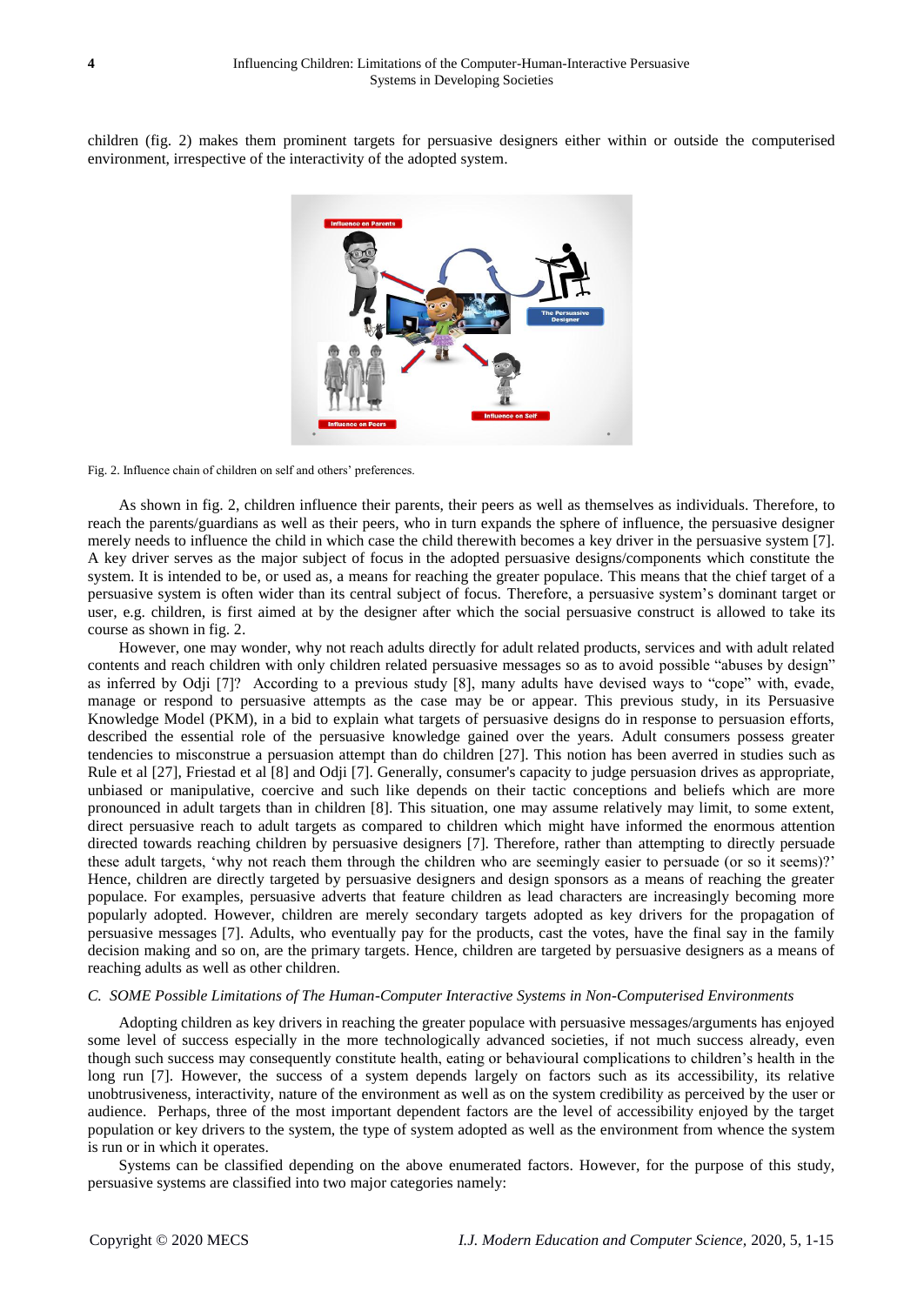- a) Computer/internet mediated interactive persuasive systems
- b) Non-computer/internet mediated or non-interactive persuasive systems

Computer/internet mediated interactive persuasive systems involve a one-time or many times, often step by step, interaction of the user with the system intended to influence the autonomous judgments and actions of the target audience/user. Examples include self-tracking devices and mobile applications which aid in maintaining health and provide goals support in changing our behaviours [23, 28]. They have been described as "computerised software or information systems," thus creating the impression that persuasive designs/systems are basically computerised [24]. The current study opposes this insinuation on the premise that persuasion can be achieved both within the computerized or electronic environment and the non-computerised environment. Persuasive adverts, for example, are persuasive components. However, such adverts may not necessarily be embedded in a computerised persuasive system. If persuasion was only possible via the computerised environment, then many or some people from the developing world may not be persuaded. Therefore, a non-computerised system might then be well complementary in persuasive campaigns in third worlds, a notion investigated in this study.

All persuasive systems or designs present the user/audience with one form of argument or another. While the noninteractive persuasive systems merely present the user with an argument, affording him/her the freedom to decide, the more interactive persuasive systems often present their arguments in a step by step construct therewith tailoring the user's decision chain. While many non-interactive persuasive systems are not necessarily computerised, more interactive persuasive systems are well computerised. No wonder then they were termed as "computerised software or information systems" [24]

A conceptual and theory-creating study by Oinas-Kukkonen et al. [25], suggesting a framework for persuasive systems design, listed some of the entities that constitute the human-computer persuasive interaction as including web, the internet, software, mobile, and other ambient technologies. All such are referred to as persuasive technologies. A growing number of such persuasive designs, systems and services are being developed to change users' attitudes or behaviour or both [25]. While the Fogg Behavioural Model (FBM) [19] is the key construct upon which most of such persuasive researches are based, yet, new frameworks and models have been introduced, such as the Unified Theory of Use and Acceptance of Technology model [29, 30], the Technology Acceptance Model [16], Theory of Reasoned Action and the Theory of Planned Behaviour [16].

Although, some studies have also been conducted in the realm of entity-human persuasive system [27] e.g. Friestad et al [8], unfortunately, most of the specified frameworks and models are premised within the sphere of humancomputer interactions only, meaning that except a user interacts with the computer system itself, a mobile or electronic device, a web-site, software or the internet, there may be little or no chance of being influenced by the system, limiting their possible reach to only children or users who have access to devices and entities within the system. A good example is the interactive persuasive Mathematics game designed for primary school children intended to assist them in developing interest in mathematics [31]. They are computer mediated persuasions. However, such persuasive drives can only reach children who have access to host persuasive technologies. Within the human-computer interactive system, a designer can only reach a target audience or users with access to the system. While human-computer persuasive system may prove relatively effective in a very civilized and technologically advanced and exposed community, the same may not be said of a less technologically advanced or less exposed community where some children may not have access to the entities within the system. Perhaps, an entity-user persuasive interaction will suffice. Entity as adopted in this study may be a persuasive product, object or contents intended to persuade, hence may also be referred to as a product-user persuasive system. Therefore, to avoid undue assumptions, on which notions pertaining to the technological advancement and access to technologies in third world economies like Nigeria, Togo, Ghana and such like are based, this study investigated the level of accessibility to technology children enjoy using Western Nigeria as a case study. This position is premised on a proposed Accessibility-Persuasion Theory (APT):

## *The greater the accessibility enjoyed by a user to persuasive technologies, the higher the chances of persuasion and vice versa.*

This theory is positioned on the popular notion that persuasion is a 'computerised' endeavour. The theory was tested in this study's hypotheses.

#### *D. Pros of The Product/Entity-Human Interaction Persuasive System (PEHIPS)*

A persuasive system include all adopted entities intended to work together to achieve the purpose of persuasion. While the elements of a human-computer persuasive interaction is locked within the sphere of a software, a website or an electronic/mobile device and are dependent, the entities in a product-user persuasive interaction system are independent entities intended to work together to achieve a particular persuasive goal. Different persuasive system development methodologies exist [13]. One of such methodologies had been earlier projected. Fogg (2003) proposed a functional triad: Ability, Motivation and Trigger for the design of such a persuasive system. These three enumerated factors must work together for a target behaviour to take place. Fogg's functional triad, and the design principles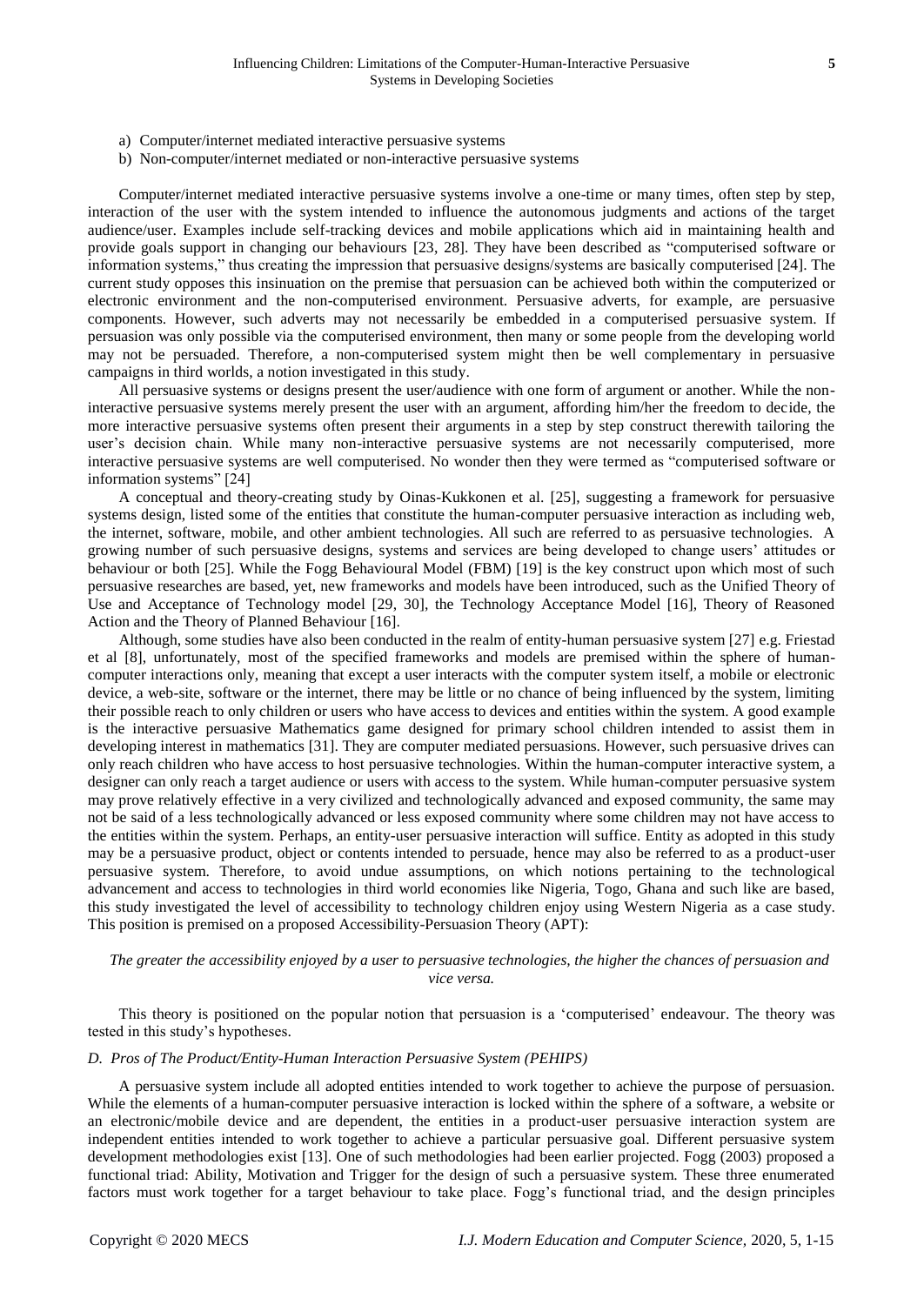presented in it, makes up the foremost utilized conceptualization of persuasive system designs [25]. A flaw of such models as Fogg's model is that they are locked within the sphere of human-computer interaction which obviously omits potential users or consumers without access to the computer or other human-computer interaction system entities within which the influence chain is set up. Although, computers have become rather popular over the years, however, it would be overly ambitious to assume that the target population of this study, children in developing worlds, has access to computers. Therefore, this study accessed the level of accessibility the target population enjoys to computers and other human-computer persuasive system hosts such as the internet.

Various sponsors and professionals adopt persuasion for different purposes ranging from health improvement to environmental protection and, more popularly, product sales and promotions. If all members of the target population have access to the computerized environment or devices, then persuasion may be more effective. However, in the absence of adequate access to required technologies, the entity/product-user interaction persuasive method provides an alternative even though most research emphasis has been laid on the human-computer interaction system [9]. Unfortunately, most of the human-computer interaction systems can only be used to attract attention to products which may often not be a part of the persuasive system, while the product-user interaction system may have the product under consideration as a prominent or contributing part of the system.

Another advantage that the entity-human persuasive system may possess is its relative unobtrusiveness leaving the user with more flexible choices in decision making. The construct of unobtrusiveness in persuasive designs evaluates the association between the system, the user, and the context, hence measuring how well a system fits into the environment in which it is adopted [28]. It is one of the key constructs in persuasive system design [28]. The most effective persuasive designs are subtle and less obtrusive in impact. In persuasion, the line between distraction and influence is very thin and a design can easily fall into any of these aforementioned categories thereby constituting a distraction or a behavioural influence/trigger with the former being an easy turnoff for many system users, reducing user-perceived system credibility. Therefore, it could be surmised that persuasive designs should always be as unobtrusive as possible. For example, persuasive designs/systems should not interfere with whatever task a user essentially desires to achieve at any particular time, yet they should still clearly achieve their intended persuasive purposes. Of course, relative intrusiveness is inherent in all persuasive designs. Yet, designers should strive to sustain moderate level of unobtrusiveness in persuasive system designs. In this context, the entity/product-human persuasive system has relative advantage over the human-computer persuasive system which in some or many cases can be relatively more obtrusive and intrusive. A persuasive campaign is more likely to succeed when the targeted user or audience is not necessarily fully aware that his/her thoughts, decisions, attitude or actions are being deliberately, directly or indirectly, tailored or manipulated.

#### *E. Sub-Sets of The Product/Entity-Human Interaction Persuasive System*

While the human-computer interactive persuasive system is locked within the internet/computer environment, the entity-human interaction persuasive system may also be within the electronic sphere but are usually independent of the internet. For example, a calorie level detector is an electronic device, but may not necessarily need the internet. Many entity-user interactive systems may even be completely non-electronic and non-internet based.

An entity-user interactive system may on this premise be made up of two or more of the following:

- a) Persuasive product designs (may or may not be electronic)
- b) Persuasive product packages
- c) Persuasive multimedia (including:
	- (i) persuasive television promotional clips
	- (ii) persuasive audio advertisements
	- (iii) persuasive texts
	- (iv) persuasive multisensory instructional visuals

(all of which may or may not be electronic or internet based.)

- d) Persuasive Billboards
- e) Persuasive Fliers
- f) Persuasive banners and posters and so on [7].

This type of persuasive system may not necessarily require very complex computer or electronic devices to engage the user. Sometimes, a mere television set, a display/design space or the product itself may be all that is required to convey a persuasive message to the potential user or audience. However, the query remains which one is more effective in persuasion in the third world context: the CHIPS or the PEHIPS? Perhaps, both? This study was expected to reveal which one was more effective in less urbanised or less computerized societies.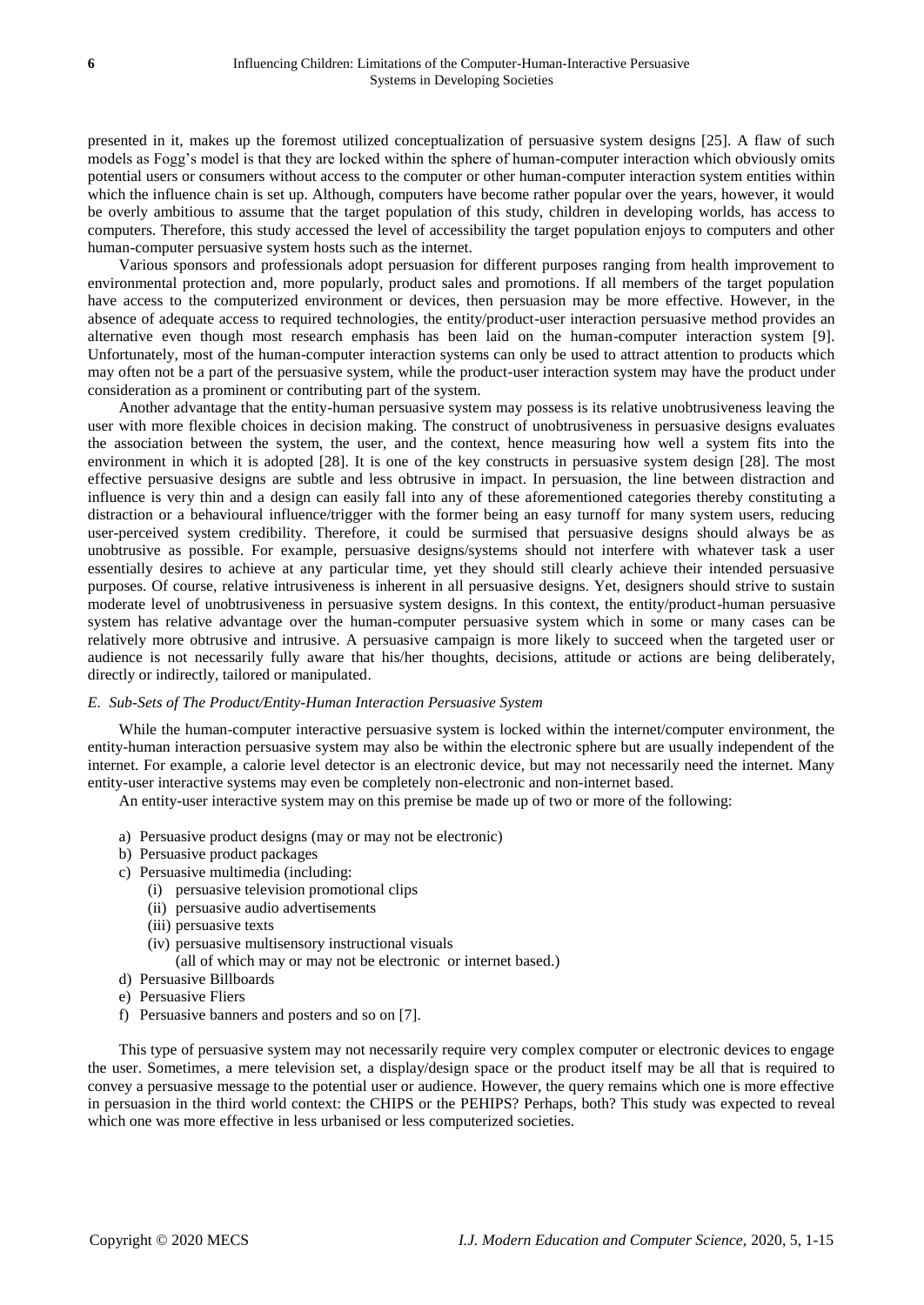#### **2. Method**

Western Nigerian states are considered home to some commercial hubs amongst developing countries [5]. It is also considered to be relatively technologically exposed. Therefore, the empirical study was conducted in western part of Nigeria adopting a survey method. The population for the study included middle-aged (7-10 years old) children in public and private primary schools as schools are considered easier means, by the researcher, to reach children within similar age range in large numbers. The lottery method was adopted for selecting the schools from which samples were chosen. 900 children were sampled in a total of 36 focus groups. Each of the 24 groups in the urban areas had 25 pupils. 300 children were sampled in a parallel enquiry conducted in rural regions comprising 12 groups of 25 members each. Therefore, on grand total, N=900. The children were randomly sampled. Analysis were carried out using descriptive statistics including frequencies and percentages and presented in charts and tables. Chi-Square statistics (equ.1) was used in analysing the study hypotheses. Mathematically, Chi-Square is represented thus:

$$
X^2 = \sum \left[ \frac{\left(f_e + f_o\right)^2}{f_e} \right] \tag{1}
$$

Where  $X^2$ = Chi-Square,  $f_e$  = Expected values and  $f_o$  = Observed values. The decision rule was to reject the null hypothesis if obtained significance level (p-value) is less than alpha (the predetermined significance level,  $\alpha$ =0.05) [32].Environmental cleanliness/sustainable environmental behaviour and good eating/table manners were adopted as target behaviours in the persuasive drives of this study. The permission/consents of concerned parents/guardians and respective Local Government Education Authorities were obtained where necessary. Participation was strictly on voluntary basis and was at no cost whatsoever to the participants.

#### *A. Research Questions*

The following research questions guided the course of this study:

- 1) Do children in developing societies truly have adequate access to persuasive technologies (the internet, computers, mobile devices, etc.)?
- 2) Does accessibility in rural areas defer from accessibility enjoyed by children in urban areas?
- 3) Is there significant association between level of accessibility to persuasive technologies and the level of persuasion in developing worlds?
- 4) Which is currently more effective in reaching the developing world: product/entity-human persuasive system or the internet mediated computer-human interactive persuasive system?

The study was divided into two phases. Phase 1 was to answer research questions 1 and 2 while phase 2 was to answer research questions 3 and 4. The investigations were expected to reveal the accessibility level of children to CHIPS in rural areas relative to PEHIPS in comparison to their urban counterparts and their corresponding level of persuasion. Since the effectiveness of any persuasive system is dependent on its accessibility to its users, therefore a relatively low accessibility level of the subjects to CHIPS was expected to indicate its ineffectiveness or limitation in the study area and vice versa. A relatively lower level of persuasion also indicated ineffectiveness of a persuasive system.

### *B. Research Hypotheses*

H01: There is no significant association between level of accessibility to persuasive technologies and the level of persuasion in developing worlds.

 $H<sub>02</sub>$ : There is no significant difference in the effective reach of computer-human interactive persuasive system and the entity/product-human persuasive system in developing worlds.

#### **3. Results and Analyses**

Table 1. Gender distribution of study participants

| S/N<br>Gender<br>(children) |         | Rural<br>Areas | Urban<br>Areas | <b>Row Total</b>    |
|-----------------------------|---------|----------------|----------------|---------------------|
|                             | Males   | 147            | 295            | 442.                |
| 2.                          | Females | 153            | 305            | 458                 |
| <b>Column</b> Total         |         | 300            | 600            | Grand Total $= 900$ |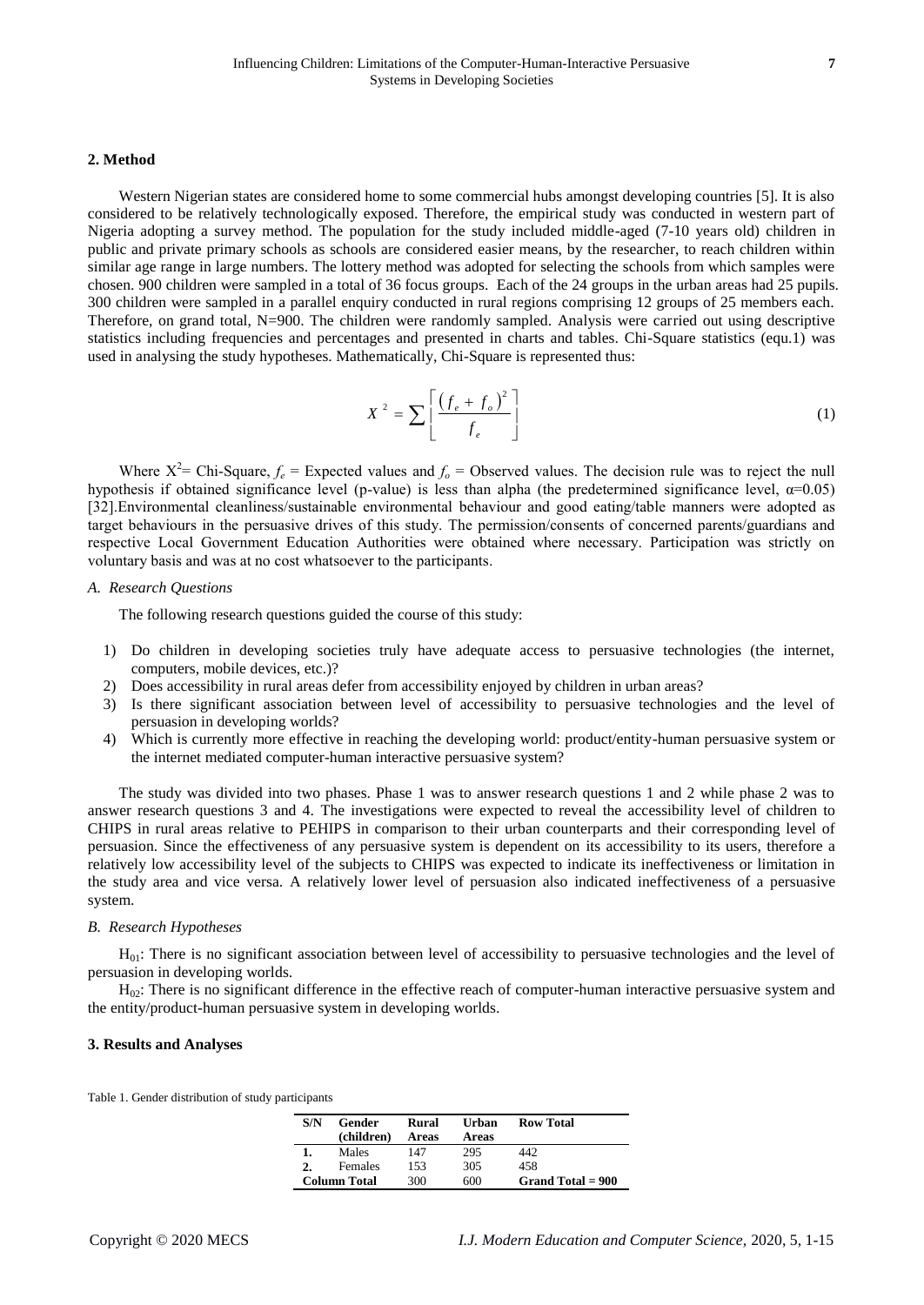As indicated in Table 1, a grand total of 900 children were involved in the study including 442 boys (49.11%) and 458 girls (50.89%). This eradicated all possible gender bias from the study. This gender fairness, rather than a deliberate effort in the current study, was more of an accidental confirmation of the outcome of previous studies which indicates an increasingly reduced gap between the formal educational attainment between girls and boys in developing countries like Nigeria [33]. No economic distribution was carried out as children were assessed irrespective of their economic background. The study proceeded in two major phases as follow:

### *A. Assessing The Participants' Level of Access To Chips*

All children in the population were involved in the first phase of this study, both rural and urban based. All participants were sent messages [persuasive texts (rendered as simple as possible for primary pupils to comprehend) and still images only], except those without emails or social media handles. Theirs (if they had any) or parents' emails or social media handles/contacts were collected for purposes not disclosed to them and the persuasive messages were sent to them. Responses to messages were recorded as it was included in the messages that recipients were to acknowledge the receipt.

This phase involved the elicitation of self-reports from the participating children. Participants were asked how many times on the average they had access to computers, internet-enabled mobile and other ICT devices or platforms etc. The enquiry was performed over a period of one month (30 days). Children that had access to persuasive technologies for at least 21 days and above were considered as having high access. Children that had at least 11 to 20 days access were considered to have moderate access while children were rated as having low or no access if they had only a maximum of 10 days and below or no access at all to ICT mobile or table devices. The responses from the urban enquiry, involving areas such as Yaba, Akure, Somolu, Ojo, Ibadan etc., were as recorded in fig. 3.

As recorded in fig. 3, approximately 33% of the children in urban areas assessed had high access to persuasive technologies. Approximately 40% only had moderate access to persuasive technologies while 27% of the urban children assessed had low or no access to persuasive technologies. This shows that the majority of urban children in developing areas sampled only had moderate access to persuasive technologies.





This may have a few implications, but, perhaps, one of the most important ones will be inconsistency in the persuasion process, which hinders the persuasive effectiveness, as constant exposure is germane for the success of persuasive campaigns [35, 36, 37, 38].

A parallel enquiry, of half the initial urban population,

N=300, was conducted in the rural parts of the study area like Muwo, Oba-ile, Atinporomeh, etc. in South western Nigeria which were much less urbanised. The results are as presented in the fig. 4. Some children in the rural areas had no emails to present as neither they nor their parents/guardians had access to persuasive technologies.

As shown in figure 4, the majority of the sampled children in the more rural areas had little or no access to persuasive technologies at 62% as opposed to the 26.5% accessibility reported in the more urban areas.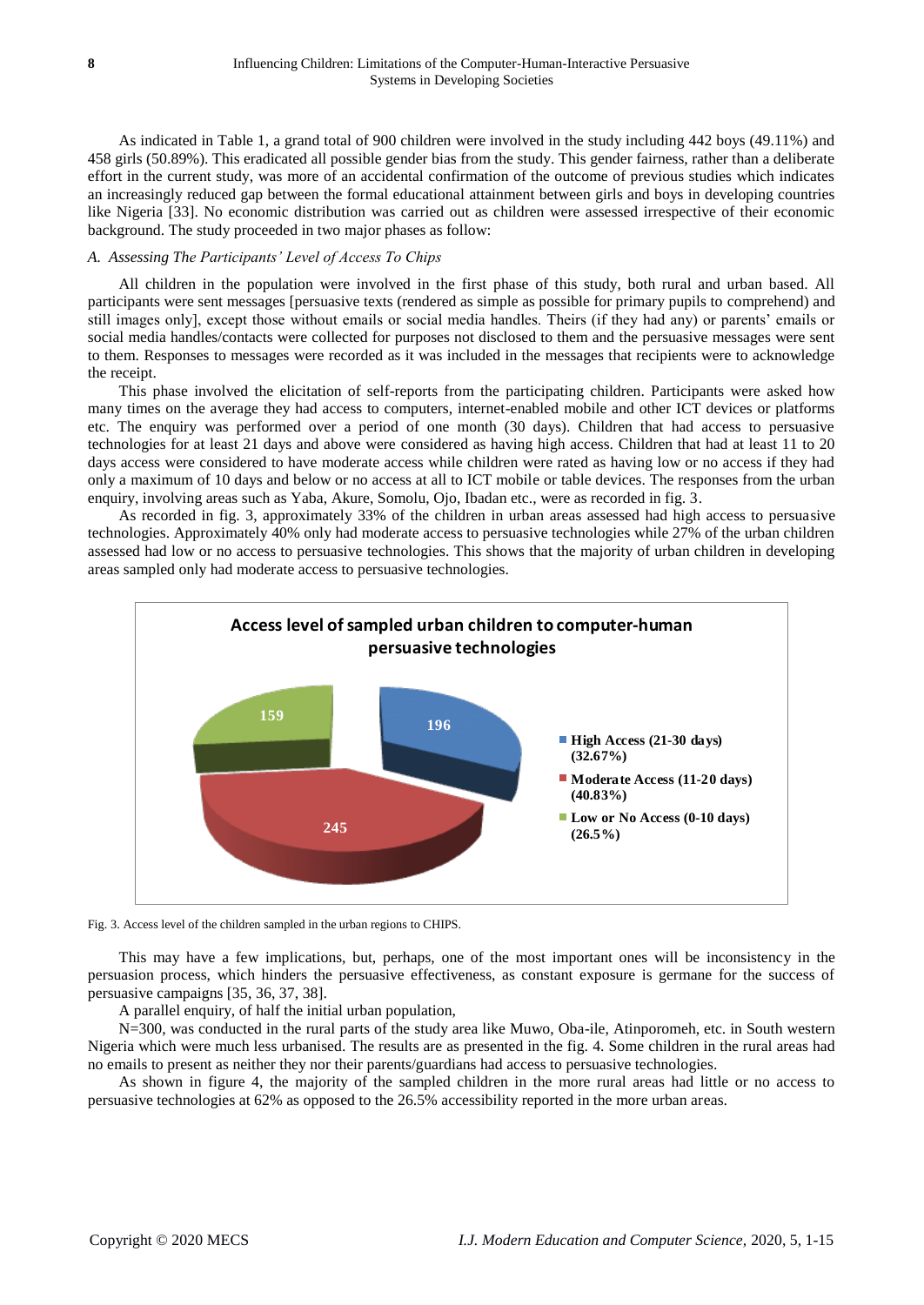

Fig. 4. Access level of the children sampled in rural areas to CHIPS.

Only 9.0% of the sampled rural children had high access to any form of persuasive technologies in clear contrast to the percentage reported in the more urban areas (at 32.67%). With 29.0% of the rural area resident children recorded to be having moderate access to persuasive technologies, the results indicates a relatively glaringly high inaccessibility to persuasive technologies amongst sampled children in the rural areas.

# *B. Comparative Assessment Level of Access to Chips*

To answer research question 2, a comparative assessment of the accessibility of children in rural areas was compared to the accessibility enjoyed by children in urban areas. For the purpose of comparing the access level of the rural and urban area children, the urban area data was divided by two to even up the sample sizes and reduce possible bias. Therefore, for the urban area, N=600 and for the rural, N=300. The results are as summarized in fig. 5.

As shown in fig. 5, only 9% of children in more rural areas had high access to persuasive technologies as compared to 32.7% in the more urban regions. 11.83% more children in the urban areas (40.83%) had moderate access to persuasive technologies as opposed to 29% in the rural areas. Only 26.5% had low or no access to persuasive technologies in the more urban regions as compared to the rural areas with 62%. Summarily, the results indicates an inverse relationship between urbanization and level of accessibility/inaccessibility as the more rural areas had relatively high inaccessibility to persuasive technologies while the more urban areas recorded relatively lower inaccessibility to persuasive technologies. Therefore, the possibilities of effective persuasive reach in urban areas was greater than that of the less urban or rural areas. This indicates that only mostly children in urban areas would be commendably reached with computer/internet mediated persuasive strategies (as at the time of this study). But how effective are computer/internet mediated persuasive strategies? Does the relatively high access level of children in the urban areas yield corresponding persuasion? Is there any significant relationship between the level of access to persuasive technologies and persuasion level of children? These were tested in the hypotheses of the study.



Fig. 5. Summary of the comparative analysis of the access level of the children sampled in rural and urban areas.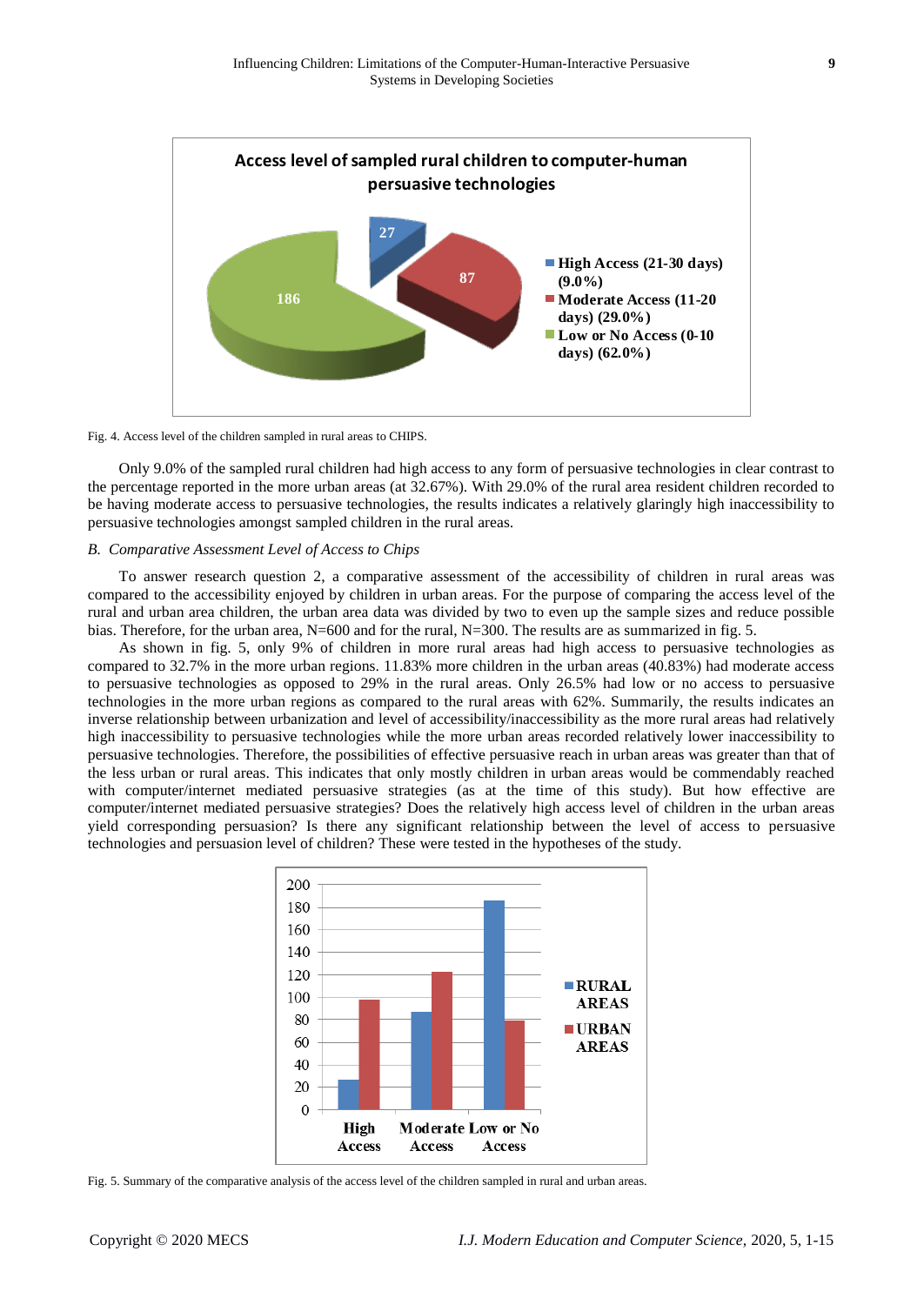For the second phase of this study, only data collected from the children in the more urbanised areas were analysed and used for the purpose of answering research questions 3 and 4.

For the purpose of answering the research question 3, children were rated as fully persuaded if they responded to messages and also showed at least one behavioural adjustment of not littering the environment or eating habits. They were rated as moderately persuaded if they either only responded to messages or only showed at least one behavioural adjustment of not lithering the environment/eating habits. They were however rated as not persuaded if they neither responded to messages nor only showed behavioural adjustments of not lithering the environment/eating habits over the period of study. The results were as presented in Table 2.

Table 2. Relationship between level of access to persuasive technology and the level of persuasion

| S/N   | Persuasion vs<br>Access level | Fully<br>Persuaded | Moderately<br>Access<br>Persuaded | <b>Not</b><br>Persuaded |
|-------|-------------------------------|--------------------|-----------------------------------|-------------------------|
|       | <b>High Access</b>            | 58                 | 72                                | 66                      |
| 2     | Moderate                      | 83                 | 75                                | 87                      |
|       | <b>Access</b>                 |                    |                                   |                         |
| 3     | No<br>Low or                  | 21                 | 36                                | 102                     |
|       | <b>Access</b>                 |                    |                                   |                         |
| Total |                               | 162                | 183                               | 255                     |
|       | Grand Total = $600$           |                    |                                   |                         |

From Table 2, from the total of 196 (32.67%) who had high access to persuasive technologies in the study areas, only 58 were fully persuaded. 72 of them were moderately persuaded while 66 of them were not persuaded in anyway. 83 of the 245 (40.83%) of the study participants who had moderate access to persuasive technologies were fully persuaded in the course of the study. 87 of them were not persuaded. A record high 102 (64%) of the 159 (26.5%) participants who had low or no access to persuasive technologies showed no evidence of been persuaded. The association between level of accessibility to persuasive technologies and the level of persuasion was tested in hypothesis 1.



Fig. 6. Children in one of the focus groups.

To answer research question 4, a total of 300 out of the initial 600 children from the urban parts of the study area, placed in groups A and B, were adopted. Group A was made up of 150 of the most promising of the children who had high access to persuasive technologies and Group B was made up of 150 of those who had low or no access to persuasive technologies. Group A was exposed to computer mediated interactive persuasive system while members of group B were exposed to product/entity-human persuasive system made up of posters and instructional videos via television in focus group settings (fig. 6).

Children were rated as fully persuaded if they showed behavioural adjustments of both not littering the environment and good eating habits. They were rated as moderately persuaded if they either only showed at least one behavioural adjustment of not lithering the environment or good eating habits. They were however rated as not persuaded if they showed no behavioural adjustments pertaining to the environment or good eating habits over the period of study. The results are as presented in Table 3.

Table 3. The effect of persuasive system type adoption on level of persuasion recorded in the course of the study

| S/N                 | Persuasive System<br>Type vs Persuasion Persuaded<br>level | Fully | Moderately<br>Access<br>Persuaded | Not<br>Persuaded |  |
|---------------------|------------------------------------------------------------|-------|-----------------------------------|------------------|--|
|                     | <b>Group A</b>                                             | 33    | 61                                | 56               |  |
|                     | <b>Group B</b>                                             | 29    | 86                                | 35               |  |
| Total               |                                                            | 62    | 147                               | 91               |  |
| Grand Total $=$ 300 |                                                            |       |                                   |                  |  |

As shown in Table 3 above, only 33(22%) of the 150 participants who were exposed to the computer/internet mediated persuasive system showed evidence of been fully persuaded. 61(40.67%) of them were moderately persuaded while 56(37.33%) showed no evidence of been persuaded. Only 29(19.33%) of those exposed to the product/entity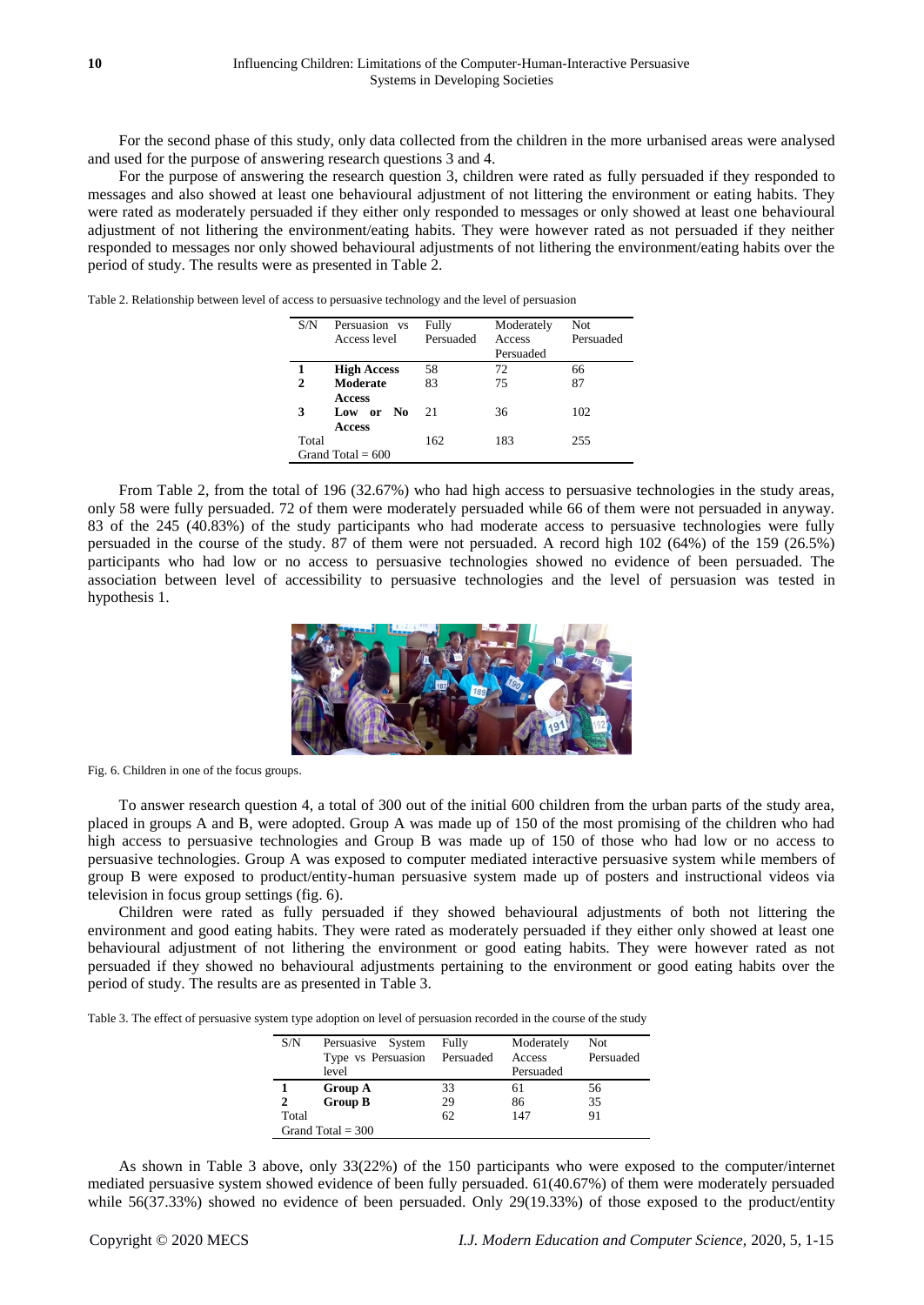mediated persuasive system showed evidence of full persuasion. This seemed higher than the figure recorded for the computer mediated persuasive system. However, the figure recorded, 86 (57.33%), for those moderately persuaded amongst participants exposed to the product/entity mediated persuasive system was relatively higher. Only 35 (23%) of those exposed to the product/entity mediated persuasive system showed no evidence of been persuaded as opposed to the 37.33% recorded for the computer/internet mediated persuasive system. These results were tested in hypothesis 2 to assess the appropriateness of each persuasive system type in developing areas.

## *C. Hypotheses Testing*

The data recorded in Tables 2 and 3 were adopted for the testing of the study hypotheses using Chi-Square analysis.

### *Hypothesis 01*

 $H<sub>01</sub>$ : There is no significant association between level of accessibility to persuasive technologies and the level of persuasion in developing worlds.

Ha1: There is a significant association between level of accessibility to persuasive technologies and the level of persuasion in developing worlds.

|  | Table 4. Contingency table showing the association between access level of children to persuasive technologies and persuasion level |  |  |  |  |
|--|-------------------------------------------------------------------------------------------------------------------------------------|--|--|--|--|
|  |                                                                                                                                     |  |  |  |  |
|  |                                                                                                                                     |  |  |  |  |
|  |                                                                                                                                     |  |  |  |  |

| S/N |                                   | <b>Fully Persuaded</b> | Moderately<br>Access<br><b>Persuaded</b> | <b>Not Persuaded</b> | <b>Row Totals</b> |
|-----|-----------------------------------|------------------------|------------------------------------------|----------------------|-------------------|
|     | <b>High Access</b>                | 58 (52.92) [0.49]      | 72 (59.78) [2.50]                        | 66 (83.30) [3.59]    | 196               |
|     | Moderate<br><b>Access</b>         | 83 (66.15) [4.29]      | 75 (74.72) [0.00]                        | 87 (104.12) [2.82]   | 245               |
|     | No.<br>Low<br>or<br><b>Access</b> | 21 (42.93) [11.20]     | 36 (48.50) [3.22]                        | 102 (67.58) [17.54]  | 159               |
|     | <b>Column Totals</b>              | 162                    | 183                                      | 255                  | 600 (Grand Total) |

The Chi-Square test of independence was performed to examine the relation between the accessibility to persuasive technologies and the level of persuasion children experienced in the study area as detailed in Table 4. The relation between these variables was significant,  $X^2$  (4, N = 600) = 45.6473, p < .00001. Children with higher access to persuasive technologies were more likely than children with lesser or no access to persuasive technologies to be persuaded or influenced. Since the p-value is less than 0.01 (the predetermined significance level), we reject the null hypothesis  $(H_{01})$  and, thereby, accept the alternate hypothesis  $(H_{a1})$  which establishes a significant relationship between access level to persuasive technologies and the level to which children are persuaded or influenced.

#### *Hypothesis 02*

 $H<sub>02</sub>$ : There is no significant difference in the effective reach of computer-human interactive persuasive system and the entity/product-human persuasive system in developing worlds.

Ha2: There is a significant difference in the effective reach of computer-human interactive persuasive system and the entity/product-human persuasive system in developing worlds.

| Table 5. Contingency table showing the association between the level of persuasion children experience when exposed to computer/internet mediated |  |
|---------------------------------------------------------------------------------------------------------------------------------------------------|--|
| and product/entity mediated persuasive system                                                                                                     |  |

| S/N |                                                              | <b>Fully Persuaded</b> | <b>Access</b><br>Moderately<br><b>Persuaded</b> | <b>Not Persuaded</b> | <b>Row Totals</b>    |
|-----|--------------------------------------------------------------|------------------------|-------------------------------------------------|----------------------|----------------------|
|     | Access to computer mediated<br>interactive persuasive system | 33 (31.00) [0.13]      | 61(73.50)[2.13]                                 | 56 (45.50) [2.42]    | 150                  |
|     | Access to Product/entity-human<br>persuasive system          | 29 (31.00) [0.13]      | 86 (73.50) [2.13]                               | 35 (45.50) [2.42]    | 150                  |
|     | <b>Column Totals</b>                                         | 62                     | 147                                             | 91                   | 300 (Grand<br>Total) |

The Chi-Square test of independence, at alpha value  $p < 0.01$  was performed to examine if there is a significant difference between the levels of persuasion children experienced in the study area in relation to the persuasive system type to which they had access as detailed in Table 5. The relation between these variables was significant,  $X^2$  (2, N =  $300$  = 9.3559, p = .009298. In other words, there is a significant difference in the proportion of children who were persuaded through exposure to computer/internet mediated persuasive system and those exposed to entity/product mediated persuasive system. Since the p-value ( $p = .009298$ ) is less than 0.01 (the predetermined significance level), we fail to accept the null hypothesis  $(H_{02})$  and, thereby, accept the alternate hypothesis  $(H_{a2})$  which establishes a significant difference between the levels of persuasion children experienced in the study area in relation to the persuasive system type to which they had access.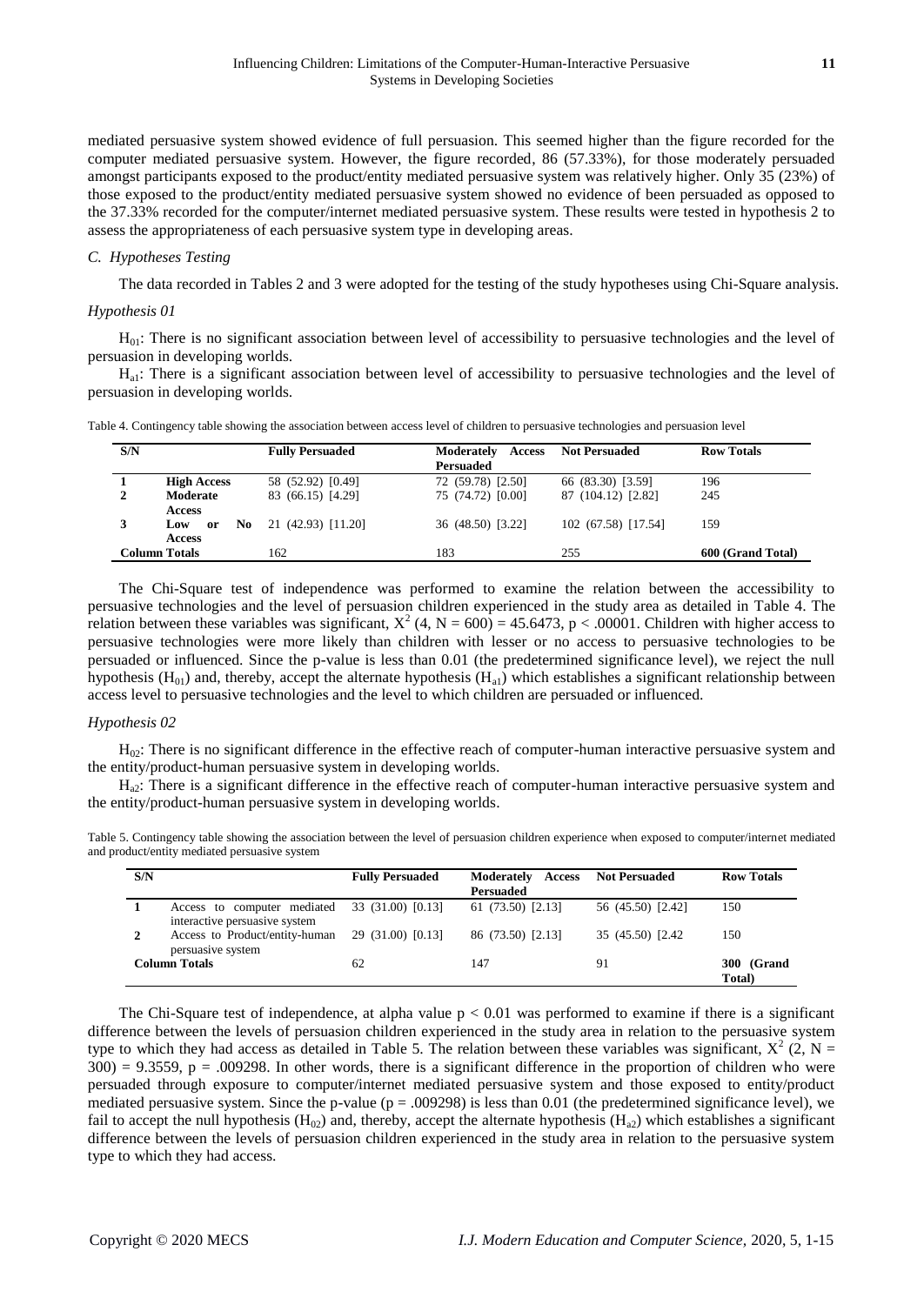## **4. Discussion**

As predicted earlier and established in the hypothesis 1 test of this study, the effective persuasive reach of any system of persuasive technologies is contingent upon the access the potential target/audience has to it (Table 4). An inaccessible system will have little or absolutely no persuasive reach in relation to the target. With the results presented in figures 3, 4 and 5, 345 of the sampled population had no access to computer/internet mediated persuasive technologies as opposed to 223 children who had commendable access to such technologies. This casts shadows on the effectiveness of CHIPS as a major persuasive medium for reaching targets (with children as key drivers) in developing or less developed communities.

In furtherance of this notion, according to previous researches, 1 out of every 5 middle-aged children that are not in school are found in Nigeria (over 10.5 million children), the majority of whom reside in the rural areas [34]. Reconciling this reality with the statistics shown in figure 5, indicating that the majority of children in school in the rural areas still do not have sufficient access to persuasive technologies, goes on to confirm the current inefficiency of the computer/internet mediated persuasive technologies in less developed regions, as only children that were in school were sampled. If the greater numbers of children being educated do not have sufficient access to persuasive technologies, which provides for adequate persuasion, how much less access will those of them who are not in school have?

Within the human-computer interactive system, a designer can only reach a target audience or users with access to the system. While human-computer persuasive system may prove relatively effective in a very civilized and technologically advanced and exposed community, the same may not be said of a less technologically advanced or less exposed community where many children, as revealed in this study and contrary to popular notions of greater technological exposure, may not have access to the persuasive technologies within the internet/computer system. Reasons for this phenomenon, although subject to further research, may be due to the following factors:

- (i) Economic factor: Not everyone can afford the gadgets/devises needed to access the systems.
- (ii) Cultural factor: Some parts of the African culture limit some African parents from allowing their children to be exposed to the internet at a very early stage. This, some believe, may lead to 'corruption from the West'.
- (iii) Religious factor: Africa is a very religious sphere and some religions prohibit their 'faithfuls' from exposure to the internet and other related technologies for 'purity' or spiritual reasons. Perhaps, this as well as the cultural factors are partly premised on the notion that exposure to the internet/computers and other related technologies may expose a child to negative influences above their age grade [7]. There are also religious sects who believe education and technologies are 'sinful'. A good example is the Northern Nigeria based Boko haram insurgents who have greatly limited educational and other forms of development and accessibility in the affected areas. LDCs like Yemen and Afghanistan also suffer a similar setback as at the time of publication.
- (iv) Educational factor: Some parents were of the belief that early exposure to the internet and other related technologies may likely limit a child's academic concentration and performance in school.
- (v) Parental factor: Some parents' self or culturally perceived need to 'protect' their children from undue exposure to 'western pollution' via the internet has also limited the access of children to the computer/internet.

The result obtained for the hypothesis test 2 showed that children in the sampled area were more likely to be persuaded by an entity/product mediated persuasive system than by a computer/internet mediated persuasive system. This is not unconnected to the level of access the sampled children had, or did not have, to the said persuasive systems. While children in the more urban areas had more access to internet/computer mediated persuasive technologies, the majority of children in the rural areas had little or no access to persuasive technologies and inaccessibility impedes thorough efficient persuasive reach.

#### **5. Recommendations**

Based on the results presented in this study as well as in other reviewed studies, the following recommendations are proposed:

- 1) Adoption of design entities and persuasive technologies to which the majority has easy access rather than merely blindly copying the western world who are more technologically advanced. This will improve persuasive reach thereby encouraging entrepreneurial and learning successes.
- 2) Adoption of the selective combination of both the computer/internet mediated and the product/entity mediated persuasive systems in developing worlds in order to reach the larger populace irrespective of their access level to persuasive technologies since the effectiveness of any persuasive system is contingent upon its audience reach and its goal achievement (attitudinal/behaviour change or influence or user-action).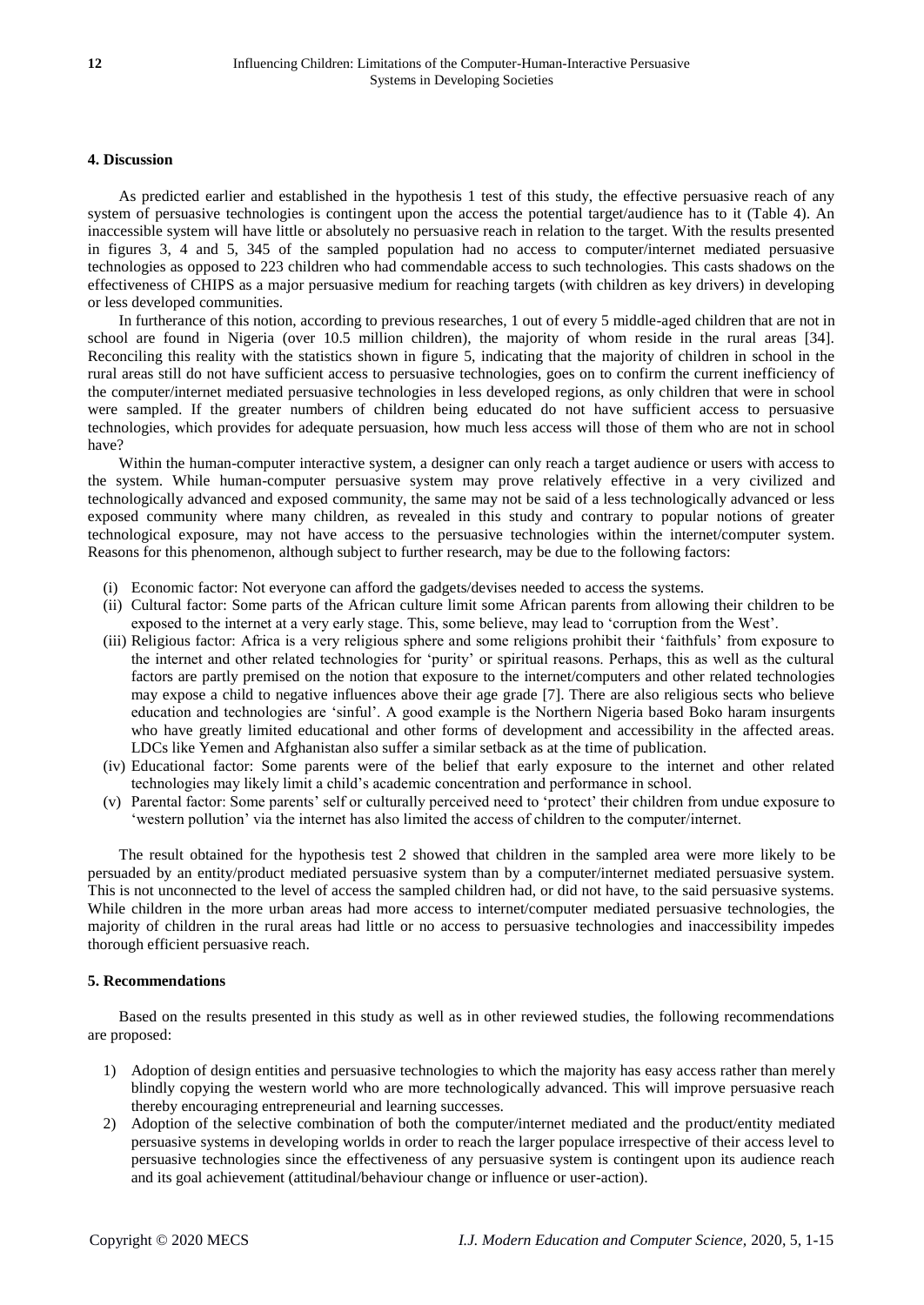- 3) Adoption of a functional 'dynamic link' to connect all adopted design entities in any persuasive design system. This is subject to further research. Dynamic-links are symbols, entities or characters, etc. common to, or found in, all design entities in a persuasive system [7].
- 4) Further case-specific studies should be conducted to decipher the exact nature of children's interaction with existing internet/computer mediated and non-computer/internet mediated persuasive designs and systems in both the developed and the developing societies or LDCs.

## **6. Conclusion**

CHIPS are already established as effective means of persuading targets, contributing to entrepreneurial and learning successes in the more urbanised societies where accessibility to computers are higher. This knowledge, erroneously, has been the driving force of most persuasive drives engineered by investors, designers, design sponsors and education policy makers in many developing countries. However, the efficacy in effective reach is limited in developing or undeveloped communities where access to computers/persuasive technologies is lower amongst children as revealed in this study. Such developing or underdeveloped communities can be found, as at the time of this study, in many parts of developing countries like Nigeria and Ghana and LDCs like Yemen, Angola, Burundi, Togo, Republic of Vanuatu, Republic of Benin, Comoros, Chad, Mauritania, Republic of Djibouti, Somalia and so on. The less urbanised or computer-exposed a community is, the less effective CHIPS will be in application; hence, the less persuasiveness. This has bred complications such as product/business failure, as well as lack of environmental sustainability and learning limitations which are common features of many developing or underdeveloped societies. However, a blend of both CHIPS and PEHIPS, this study proposes, will yield greater effective reach in such communities as effective persuasive reach is only possible when targets enjoy sufficient accessibility to persuasive systems/technologies, a dearth of which is yet a problem in developing worlds and LDCs.

### **Acknowledgment**

The author wishes to acknowledge friends, collaborators and mentors at the Federal University of Technology, Akure, Nigeria, including but not limited to: Prof. E. Bankole Oladumiye, Prof. O.F. Kayode, Prof. O.A. Adetunmbi, Prof. I.B. Kashim and Prof. Tolulope Akinbogun as well as others from other institutions such as Prof. (Mrs.) Ebunoluwa Adejuyigbe, Dr. Emmanuel E. Odji and Justice (Mrs.) Eunice A. Alade. Special appreciation is extended to the authorities of schools and parents whose pupils/wards were allowed to participate in this study. The author also appreciates the efforts of research assistants who were untiringly helpful in the course of experimentation, data gathering and analyses conducted.

#### **References**

- [1] UN-OHRLLS. (2018). Criteria for Identification and Graduation of LDCs. Retrieved Feb. 28, 2020, from http://unohrlls.org: http://unohrlls.org/about-ldcs/criteria-for-ldcs/
- [2] Nwokoye, E. S. (2009). Population Growth and Distribution in Nigeria. In M. O. Ezenwa (Ed.), Social Sciences at a Glance (pp. 69-75). Awka, Anambra, Nigeria: School of General Studies, Nnamdi Azikiwe University.
- [3] World Population Review. (2020). Nigeria Population 2020. Retrieved Feb. 17, 2020, from http://worldpopulationreview.com: http://worldpopulationreview.com/countries/nigeria-population/
- [4] Ilter, C. (2017). What Economic and Social Factors Affect GDP Per Capita A Study of Four Countries. Journal of Global Strategic Management, 11, 51-62.
- [5] Odji, Ebenezer, & Oladumiye, E. Bankole. (2019). Adopting Improved Need-Analysis, Persuasion and Aesthetics for Alleviating Local Product Design Fiasco. International Journal of Research and Innovation in Social Science, 3(11), 409–418.
- [6] Odji, E., Oladumiye, E., & Kayode, O. (2019). The Impact of Product Dis-credibility on Consumer Behaviour, the Manufacturing Sector and the Designer's Interest. Design In The Nigerian Context; Evolving Indigenous Design Approaches, Concepts, Praxis and Education. 2019 Conference of Visual Communication Design. Akure: Industrial Design Department, Federal University of Technology, Akure, Ondo State, Nigeria.
- [7] Odji, E. (2019). Abuse by Design: The Implications and Prospects of Adopting Child-Character Centred Persuasive Designs and Systems. International Journal of Health and Pharmaceutical Research, 5(2 (2019)), 31-48 DOI: 10.5281/zenodo.3660706.
- [8] Friestad, M., & Wright, P. (1994). The Persuasion Knowledge Model: How People Cope with Persuasion Attempts. Journal of Consumer Research, Inc., Vol 21, 1-31.
- [9] Torning, K., & Oinas-Kukkonen, H. (2009). Persuasive System Design: State of the Art and Future Directions. April 26-29, Persuasive'09. Claremont, California, USA: DOI: 10.1145/1541948.1541989.
- [10] Ferreira, A., Coventry, L., & Lenzini, G. (2015). Principles of Persuasion in Social Engineering and Their Use in Phishing. In &. I. T. Tryfonas (Ed.). Switzerland: Springer International Publishing DOI: 10.1007/978-3-319-20376-8-4.
- [11] Kimura, H., & Nakajima, T. (2011). Designing Persuasive Applications to Motivate Sustainable Behavior in Collectivist Cultures. PsychNology Journal, 9(1), 7-28.
- [12] Fogg, B. J. (2003). Persuasive technology: Using computers to change what we think and do. San Francisco, CA, USA: Morgan Kaufmann Publishers Inc.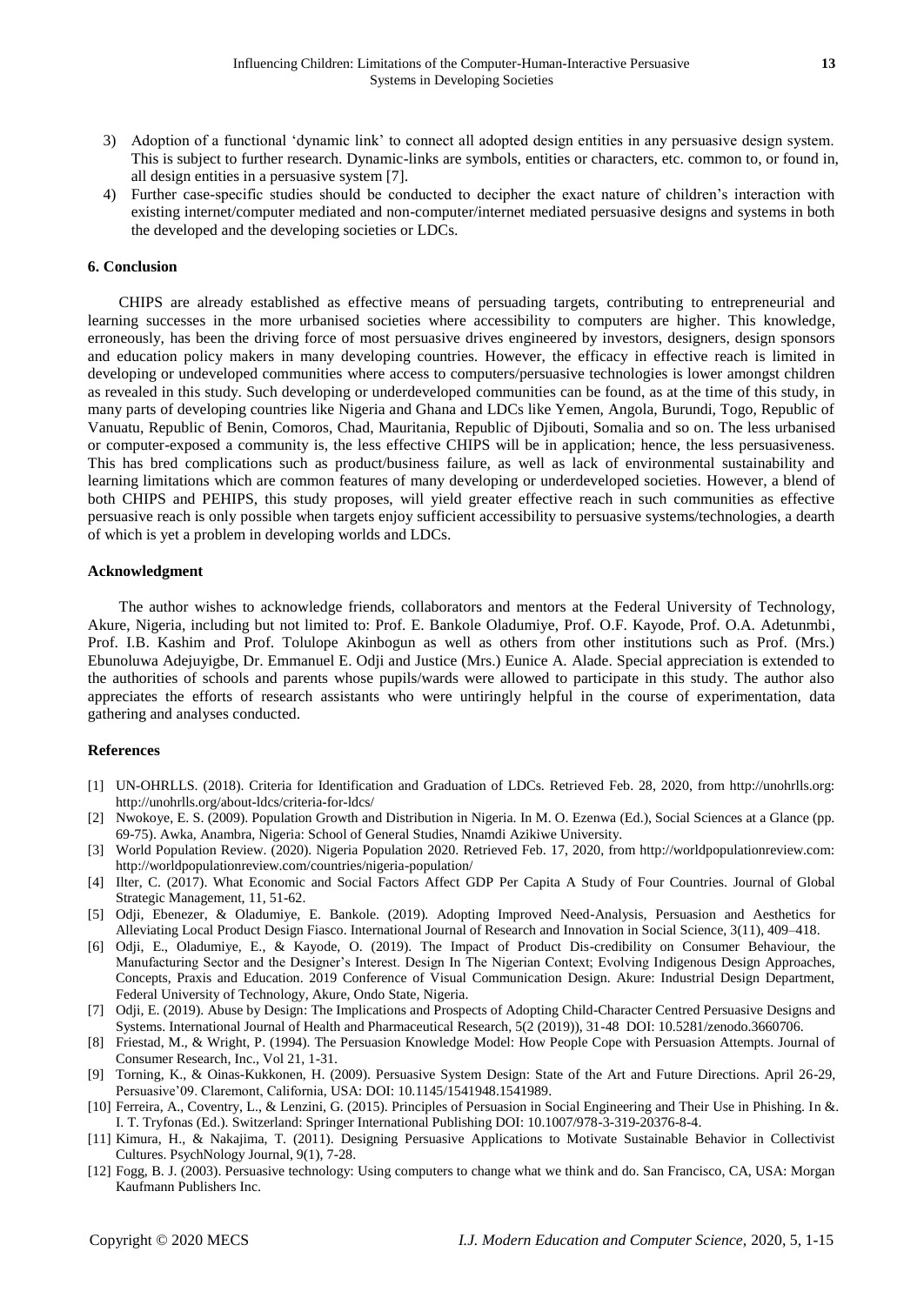- [13] Mustaquim, M., & Nystrom, T. (2015). A System Development Life Cycle for Persuasive Design for Sustainability. In T. MacTavish, & S. Basapur (Ed.), Persuasive Technology: 10th International Conference, PERSUASIVE 2015, June 3-5 (pp. 217-228). Chicago, IL, USA: Springer International Publishing Lecture Notes in Computer Science http://dx.doi.org/10.1007/978-3-319-20306-5\_20.
- [14] Lockton, D., Harrison, D., & Stanton, N. A. (2010). The design with intent method: A design tool for influencing user behaviour. Applied Ergonomics, 41(3), 382–392.
- [15] Redstrom, J. (2006). Persuasive Design: Fringes and Foundations. In W. I. al. (Ed.), PERSUASIVE 2006 (pp. 112–122). Springer-Verlag Berlin Heidelberg 2006. http://redstrom.se/johan/papers/persuasive\_design.pdf
- [16] Oinas-Kukkonen, H. (2010). Discipline of Information Systems: A Natural Strategic Alliance for Web Science. Proceedings of the Second International Web Science Conference (WebSci 10) April 26-27 (2010). Raleigh, NC, US: WebSci.
- [17] IDF. (2019). Persuasive Design. Retrieved May 2019, 30, from https://www.interaction-design.org/literature/topics/persuasivedesign
- [18] Neeraj, A. (2014). Ethics in Advertisement and impact on Women and Children. International Journal of Research in Business Management, 2(6), 19-26.
- [19] Fogg, B. J. (2009). A Behavior Model for Persuasive Design. Retrieved August 2017, 25, from bjfogg.com: http://bjfogg.com/fbm\_files/page4\_1.pdf
- [20] Festinger, L. (1975). A theory of cognitive dissonance. Stanford: Stanford University Press.
- [21] Davis, F. (1989). Perceived usefulness, perceived ease of use, and user acceptance of information technology. MIS Quarterly, 13(3), 319–339.
- [22] Fogg, B. J. (1998). Persuasive Computers: Perspectives and Research Directions. Proceedings of the CHI 98 Conference on Human Factors in Computing Systems (pp. 225-232). Los Angeles: ACM Press/Addison-Wesley Publishing Co.
- [23] Simons, H. W., Morreale, J., & Gronbeck, B. (2001). Persuasion in Society. Thousand Oaks London New Delhi: Sage Publications, Inc.
- [24] Oinas-Kukkonen, H., & Harjumaa, M. (2008). Towards Deeper Understanding of Persuasion in Software and Information System. Proceedings of The First International Conference on Advances in Human-Computer Interaction (ACHI 2008) (pp. 200-205). electronic publication, ISBN 978-0-7695-3086-4.
- [25] Oinas-Kukkonen, H., & Harjumaa, M. (2009). Persuasive Systems Design: Key Issues, Process Model, and System Features. Communications of the Association for Information Systems. 24 Article 28.
- [26] Arul, M., & Vasudevan, V. (2016). Influence of Children on Parent's Buying Behaviour;The Cost And Management. Retrieved July 5, 2017, from http://www.icmab.org.bd/images/stories/journal/2016/3.Influence%20of%20Children.pdf
- [27] Rule, B., Bisanz, G., & Kohn, M. (1985). Anatomy of a Persuasion Schema: Targets, Goals, and Strategies. Journal of Personality and Social Psychology, 48 (May), 1127-1140.
- [28] Halttu, K., & Oinas-Kukkonen, H. (2017). Persuading to Reflect: Role of Reflection and Insight in Persuasive Systems Design for Physical Health. Human-Computer Interaction, 32(5–6), 381–412.
- [29] Venkatesh, V., Morris, M. G., Davis, G. B., & Davis, F. D. (2003). User acceptance of information technology: Toward a unified view. MIS Quarterly, 27(3), 425-478.
- [30] Venkatesh, V., & Zhang, X. (2010). Unified theory of acceptance and use of technology: US vs. China. Journal of Global Information Technology Management, 13(1), 5-27.
- [31] Moosa Qasim, M., Sadiq Khalaf, H., Raad Abdulkareem, A., & Md. Yussop, Y. (2018). Design and Development of an Interactive Persuasive Mathematics Game for Primary School Children. International Journal of Engineering & Technology, 7(4.19), 272-276.
- [32] Odji, E., Odewole, O. P., & Oladumiye, E. B. (2019). Application of Design Theories and Principles for Improving Local Agricultural Products and Packaging Design Aesthetics for Optimized Economic Value. International Journal of Agriculture and Earth Science, 5(2), 1-11.
- [33] Lewis, M. A., & Lockheed, M. E. (2006). Inexcusable Absence: Why 60 Million Girls Still Aren't in School and What to Do about It. Washington, DC: United Book Press.
- [34] Kazeem, A., Jensen, L., & Stokes, C. (2010). School attendance in Nigeria: understanding the impact and intersection of gender, urban-rural residence and socioeconomic status. Comp Educ Rev., 54(2), 295-319.
- [35] Cacioppo, J., & Petty, R. (1979). Effects of message repetition and position on cognitive response, recall, and persuasion. Journal of Personality and Social Psychology, 37(1), 97-109.
- [36] Cacioppo, J., & Petty, R. (1989). Effects of Message Repetition on Argument Processing, Recall, and Persuasion. Basic and Applied Social Psychology, 10(1), 3-12.
- [37] Claypool, H., Mackie, D., Garcia–Marques, T., McIntosh, A., & Udall, A. (2004). The Effects of Personal Relevance and Repetition on Persuasive Processing. Social Cognition, 22(3, 2004), 310-335.
- [38] Weisbucha, M., & Mackie, D. (2009). False fame, perceptual clarity, or persuasion? Flexible fluency attribution in spokesperson familiarity effects. Journal of Consumer Psychology, 19 (2009), 62–72.

#### **Author's Profile**



**Ebenezer Odji** is a researcher with a clear vision who has published research papers in both National and International peer reviewed Journals and Conferences. His current areas of work include Persuasion, Computer Generated Imagery, consumer psychology & multimedia communication, Local content development, awareness creation, theories & design applications, sustainability and process optimization.